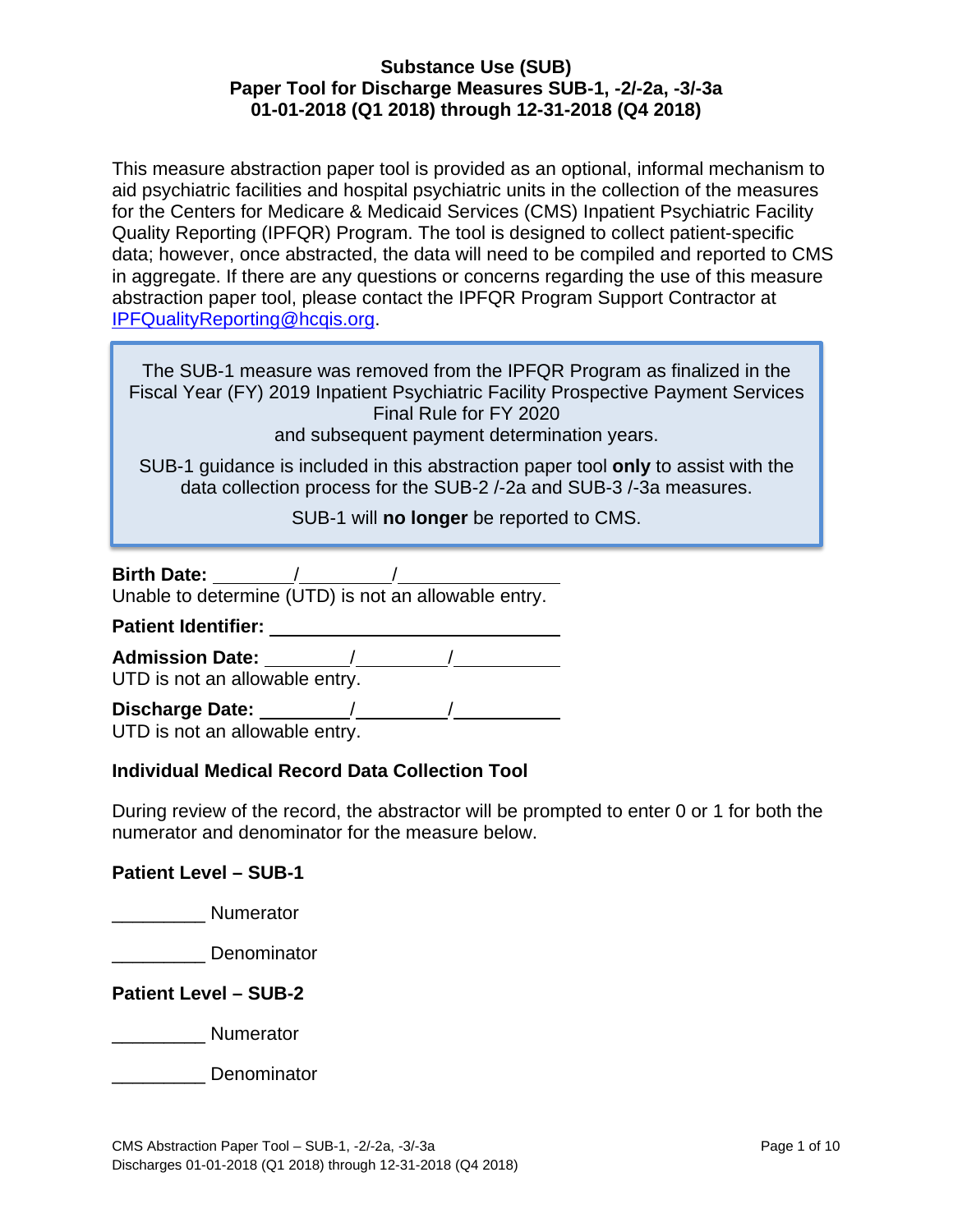## **Patient Level – SUB-2a**

\_\_\_\_\_\_\_\_\_ Numerator

\_\_\_\_\_\_\_\_\_ Denominator

## **Patient Level – SUB-3**

\_\_\_\_\_\_\_\_\_ Numerator

\_\_\_\_\_\_\_\_\_ Denominator

**Patient Level – SUB-3a**

**Numerator** 

\_\_\_\_\_\_\_\_\_ Denominator

The information from each medical record will be used to determine the numerator and denominator, which will be aggregated for submission to *QualityNet*.

#### **SUB-1**

- **1. What is the patient's age?** *Patient Age* (in years) is calculated by *Admission Date* minus *Birth Date:* **\_\_\_\_\_\_\_\_\_\_\_\_\_\_\_\_\_\_\_\_\_**
	- If *Patient Age* is fewer than 18 years, then the case will be excluded (Measure Category Assignment of "B"). Stop abstracting. The case will not be included in the numerator or denominator for SUB-1. Add 0 to the numerator and denominator for SUB-1.
	- If *Patient Age* is 18 years of age or greater, then continue and proceed to *Length of Stay.*
- **2. What is the length of stay?** *Length of Stay* (in days) equals *Discharge Date* minus *Admission Date:* **\_\_\_\_\_\_\_\_\_\_\_\_\_\_\_\_\_\_\_\_\_**
	- If *Length of Stay* is less than or equal to one day, then the case will be excluded (Measure Category Assignment of "B"). Stop abstracting. The case will not be included in the numerator or denominator for SUB-1. Add 0 to the numerator and denominator for SUB-1.
	- If *Length of Stay* is greater than 1 day, then continue and proceed to *Comfort Measures Only*.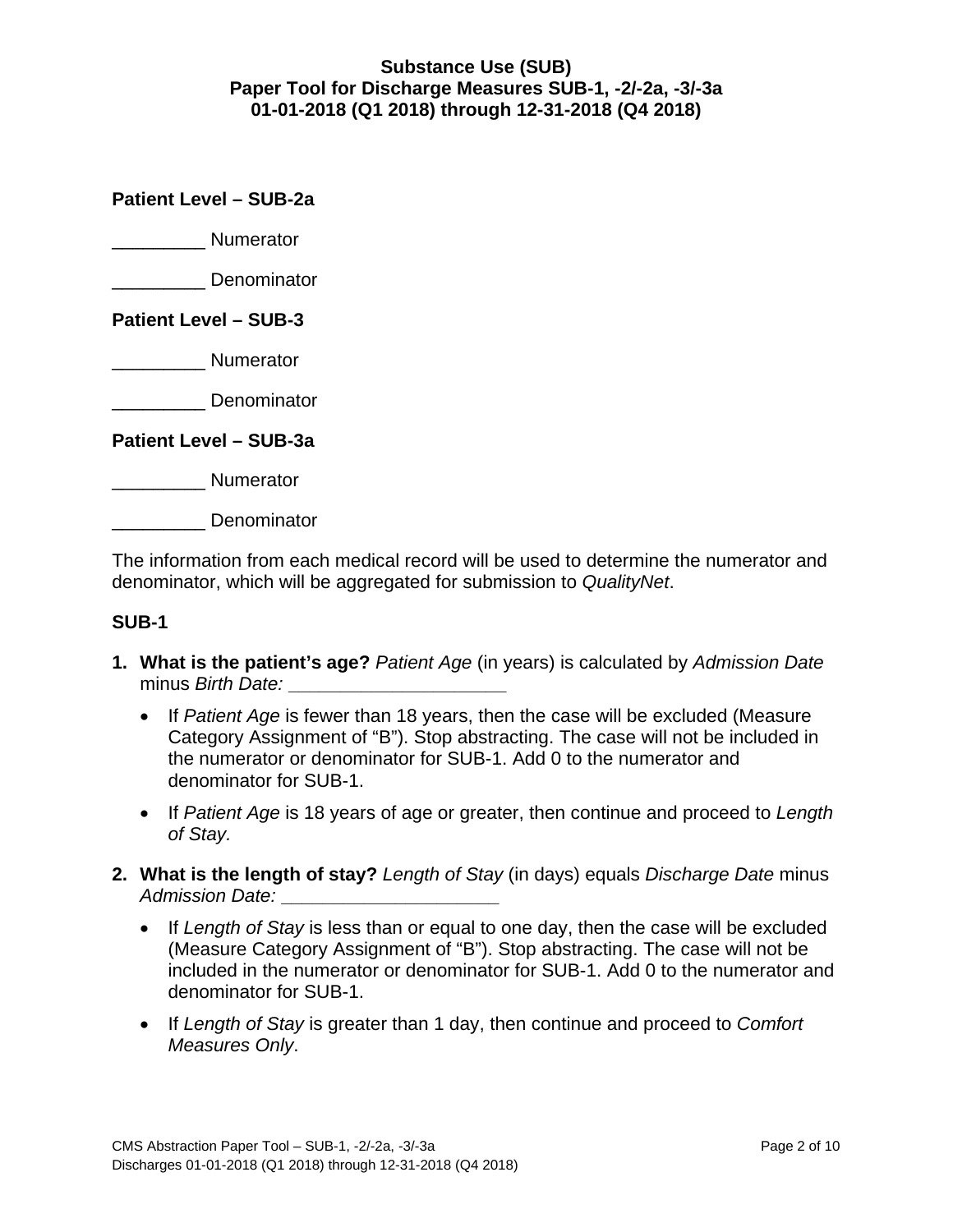- **3. When is the earliest physician, advanced practice nurse (APN), or physician assistant (PA) documentation of comfort measures only?**  *(Comfort Measures Only)*
	- 1 Day 0 or 1: The earliest day the physician/APN/PA documented comfort measures only was the day of arrival (Day 0) or day after arrival (Day 1).
	- 2 Day 2 or after: The earliest day the physician/APN/PA documented *Comfort Measures Only* was two or more days after arrival day (Day 2+).
	- 3 Timing unclear: There is physician/APN/PA documentation of comfort measures only during this hospital stay, but whether the earliest documentation of comfort measures only was on Day 0 or 1 OR after Day 1 is unclear.
	- \_\_\_\_\_ 4 Not documented/UTD: There is no physician/APN/PA documentation of comfort measures only, or unable to determine from medical record documentation.
		- If *Comfort Measures Only* equals 1, 2, or 3, the case will be excluded (Measure Category Assignment of "B"). Stop abstracting. The case will not be included in the numerator or denominator for SUB-1. Add 0 to the numerator and denominator for SUB-1.
		- If *Comfort Measures Only* equals 4, proceed to *Alcohol Use Status*.

## **4. What is the patient's alcohol use status?** *(Alcohol Use Status)*

- 1 The patient is screened with a validated tool within the first day of admission (by end of Day 1), and the score on the alcohol screen indicates no or low risk of alcohol related problems.
- 2 The patient was screened with a validated tool within the first day of admission (by end of Day 1), and the score on the alcohol screen indicates unhealthy alcohol use (moderate or high risk) benefiting from brief intervention.
	- \_\_\_\_\_ 3 The patient was screened with a non-validated tool within the first day of admission (by end of Day 1), and the score on the alcohol screen indicates no or low risk of alcohol related problems.
- \_\_\_\_\_ 4 The patient was screened with a non-validated tool within the first day of admission (by end of Day 1), and the score on the alcohol screen indicates unhealthy alcohol use (moderate or high risk) benefiting from brief intervention.
- 5 The patient refused the screen for alcohol use within the first day of admission (by end of Day 1).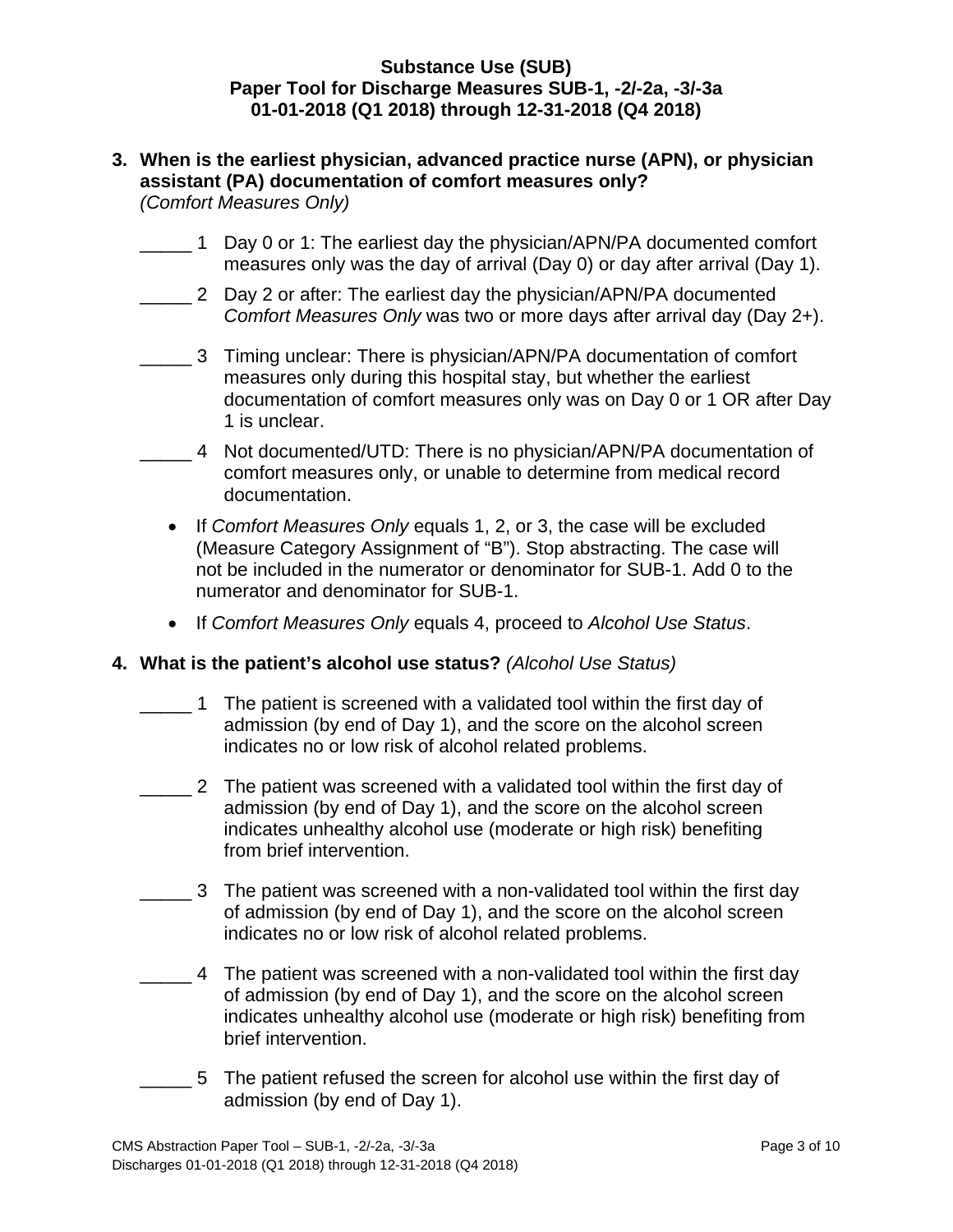- \_\_\_\_\_ 6 The patient was not screened for alcohol use within the first day of admission (by end of Day 1), or unable to determine from medical record documentation.
- \_\_\_\_\_ 7 The patient was not screened for alcohol use within the first day of admission (by end of Day 1) because of cognitive impairment.
- If *Alcohol Use Status* equals 1, 2, or 5, the case will be included (Measure Category Assignment of "E"). Stop abstracting. Add 1 to BOTH the numerator and denominator for SUB-1.
- If *Alcohol Use Status* equals 3, 4, or 6, the case will be included (Measure Category Assignment of "D"). Stop abstracting. Add 1 to the denominator for SUB-1. Add 0 to the numerator for SUB-1.
- If *Alcohol Use Status* equals 7, the case will be excluded (Measure Category Assignment of "B"). Stop abstracting. The case will not be included in the numerator or denominator for SUB-1. Add 0 to the numerator and denominator for SUB-1.

SUB-2/-2a and SUB-3/-3a measures are IPFQR Program requirements and **must** be reported to CMS.

## **SUB-2**

- **1. What is the patient's age?** *Patient Age* (in years) is calculated by *Admission Date* minus *Birth Date:* **\_\_\_\_\_\_\_\_\_\_\_\_\_\_\_\_\_\_\_\_\_**
	- If *Patient Age* is fewer than 18 years, the case will be excluded (Measure Category Assignment of "B"). Stop abstracting for SUB-2. The case will not be included in the numerator or denominator count for SUB-2.
	- If *Patient Age* is 18 years of age or greater, proceed to *Length of Stay.*
- **2. What is the length of stay?** *Length of Stay* (in days) equals *Discharge Date* minus *Admission Date:* **\_\_\_\_\_\_\_\_\_\_\_\_\_\_\_\_\_\_\_\_\_**
	- If *Length of Stay* is less than or equal to 1 day, the case will be excluded (Measure Category Assignment of "B"). Stop abstracting for SUB-2. The case will not be included in the numerator or denominator count for SUB-2.
	- If *Length of Stay* is greater than 1 day, proceed to *Comfort Measures Only*.
- **3. When is the earliest physician, APN, or PA documentation of comfort measures only?** *(Comfort Measures Only)*
	- 1 Day 0 or 1: The earliest day the physician/APN/PA documented comfort measures only was the day of arrival (Day 0) or day after arrival (Day 1).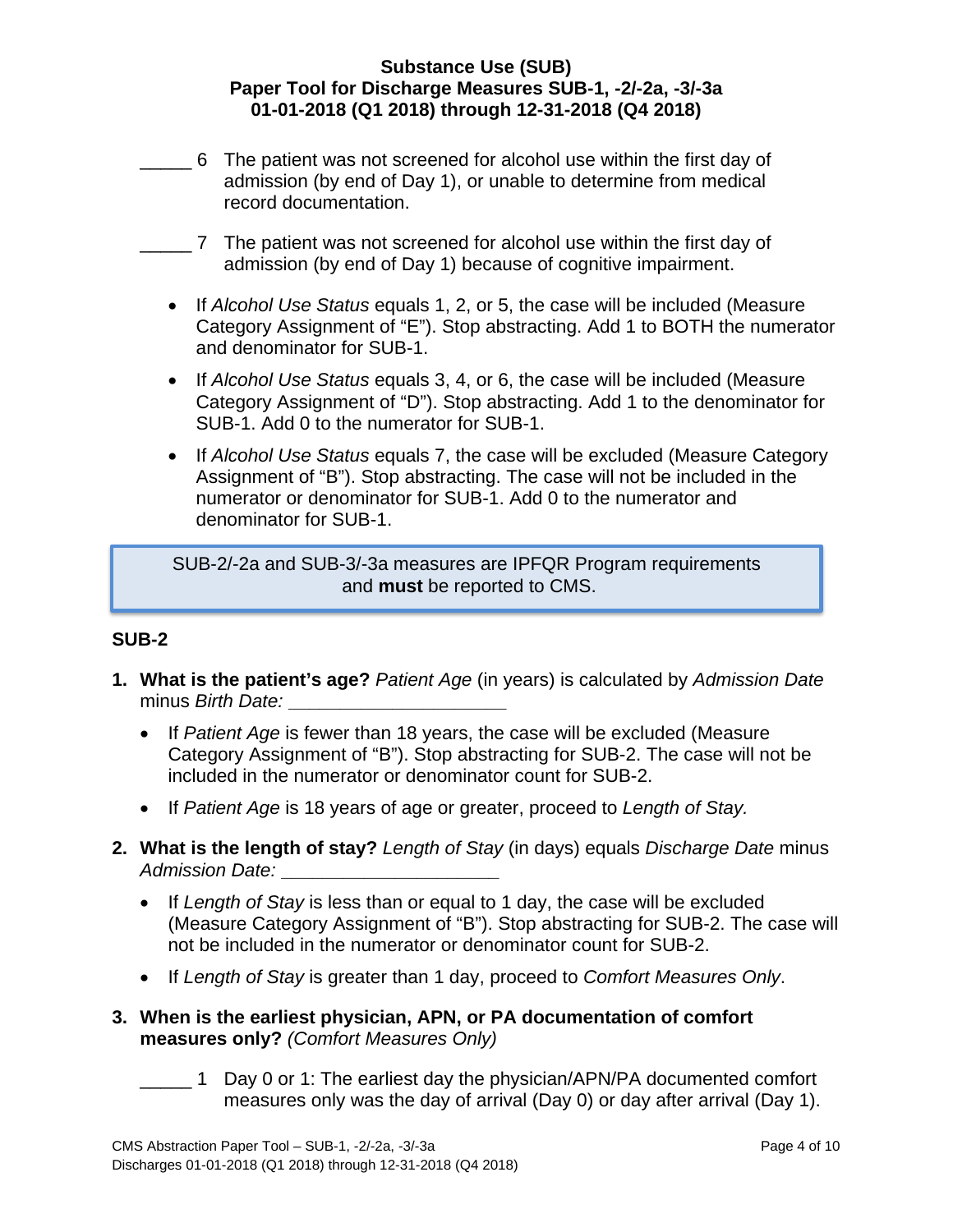- 2 Day 2 or after: The earliest day the physician/APN/PA documented *Comfort Measures Only* was two or more days after arrival day (Day 2+).
- \_\_\_\_\_ 3 Timing unclear: There is physician/APN/PA documentation of comfort measures only during this hospital stay, but whether the earliest documentation of comfort measures only was on Day 0 or 1 OR after Day 1 is unclear.
- \_\_\_\_\_ 4 Not documented/UTD: There is no physician/APN/PA documentation of comfort measures only, or unable to determine from medical record documentation.
- If *Comfort Measures Only* equals 1, 2, or 3, the case will be excluded (Measure Category Assignment of "B"). Stop abstracting for SUB-2. The case will not be included in the numerator or denominator count for SUB-2.
- If *Comfort Measures Only* equals 4, proceed to *Alcohol Use Status*.

### **4**. **What is the patient's alcohol use status?** *(Alcohol Use Status)***:** *\_\_\_\_\_\_\_\_\_\_\_\_*

- If *Alcohol Use Status* equals 1, 3, 5, 6, or 7, the case will be excluded (Measure Category Assignment of "B"). Stop abstracting. The case will not be included in the numerator or denominator count for SUB-2.
- If *Alcohol Use Status* equals 2 or 4, proceed to *Brief Intervention.*

#### **5. Did patient receive a brief intervention prior to discharge?** (*Brief Intervention)*

- 1 The patient received the components of a brief intervention.
- 2 The patient refused/declined the brief intervention.
- \_\_\_\_\_ 3 Brief counseling was not offered to the patient during the hospital stay or unable to determine if a brief intervention was provided from medical record documentation.
- If *Brief Intervention* equals 3, the case will be included (Measure Category Assignment of "D"). Add 1 to the denominator count for SUB-2. Add 0 to the numerator count. Stop abstracting for SUB-2.
- If *Brief Intervention* equals 1 or 2, the case will be included (Measure Category Assignment of "E"). Add 1 to BOTH the numerator and denominator count for SUB-2. Proceed to SUB-2a.

#### **6. Determine numerator and denominator for SUB-2a.**

• If the case is excluded for SUB-2 (Measure Category Assignment of "B"), it will not be in sub-measure SUB-2a. Add 0 to the numerator and denominator for SUB-2a. Stop abstracting.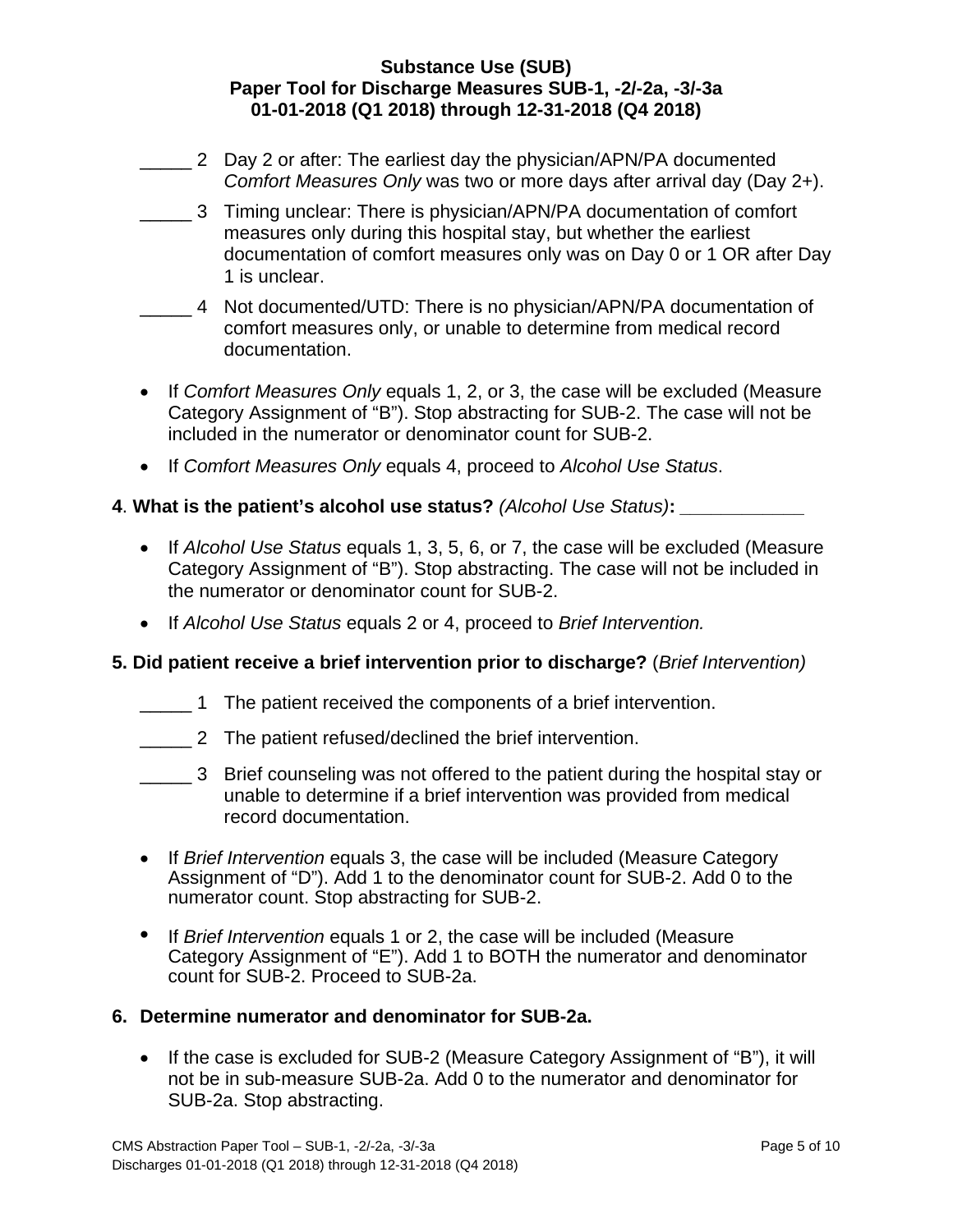• If the case is included in SUB-2 (Measure Category Assignment of "D" or "E"), recheck *Brief Intervention.* 

## **7. Did patient receive a brief intervention prior to discharge?** (*Brief Intervention)*

- If *Brief Intervention* equals 2 or 3, the case will be included (Measure Category Assignment of "D"). Add 1 to the denominator count for SUB-2a. Add 0 to the numerator. Stop abstracting for SUB-2a.
- If *Brief Intervention* equals 1, the case will be included (Measure Category Assignment of "E"). Add 1 to BOTH the numerator and denominator count for SUB-2a. Stop abstracting.

## **SUB-3**

- **1. What is the patient's age?** *Patient Age* (in years) is calculated by *Admission Date* **minus** *Birth Date:* **\_\_\_\_\_\_\_\_\_\_\_\_\_\_\_\_\_\_\_\_\_**
	- If *Patient Age* is fewer than 18 years, the case will be excluded (Measure Category Assignment of "B"). Stop abstracting for SUB-3. The case will not be included in the numerator or denominator count for SUB-3.
	- If *Patient Age* is 18 years of age or greater, proceed to *Length of Stay.*
- **2. What is the length of stay?** *Length of Stay* (in days) equals *Discharge Date* minus *Admission Date:* **\_\_\_\_\_\_\_\_\_\_\_\_\_\_\_\_\_\_\_\_\_**
	- If *Length of Stay* is less than or equal to 1 day, the case will be excluded (Measure Category Assignment of "B"). Stop abstracting for SUB-3. The case will not be included in the numerator or denominator count for SUB-3.
	- If *Length of Stay* is greater than 1 day, proceed to *Comfort Measures Only*.
- **3. When is the earliest physician, APN, or PA documentation of comfort measures only?** *(Comfort Measures Only)*
	- 1 Day 0 or 1: The earliest day the physician/APN/PA documented comfort measures only was the day of arrival (Day 0) or day after arrival (Day 1).
	- \_\_\_\_\_ 2 Day 2 or after: The earliest day the physician/APN/PA documented *Comfort Measures Only* was 2 or more days after arrival day (Day 2+).
	- \_\_\_\_\_ 3 Timing unclear: There is physician/APN/PA documentation of comfort measures only during this hospital stay, but whether the earliest documentation of comfort measures only was on day 0 or 1 OR after day 1 is unclear.
	- \_\_\_\_\_ 4 Not documented/UTD: There is no physician/APN/PA documentation of comfort measures only, or unable to determine from medical record documentation.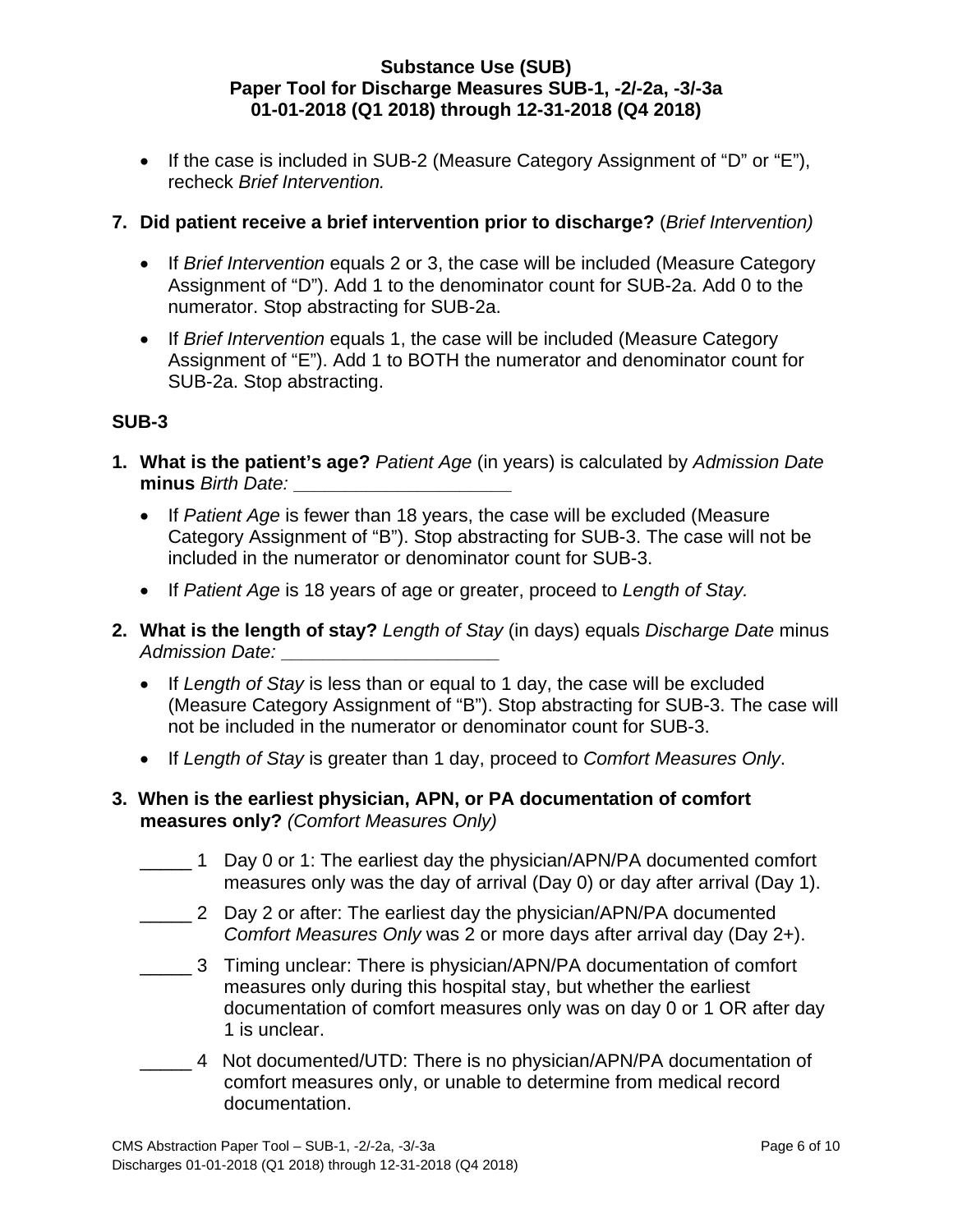- If *Comfort Measures Only* equals 1, 2, or 3, the case will be excluded (Measure Category Assignment of "B"). Stop abstracting for SUB-3. The case will not be included in the numerator or denominator count for SUB-3.
- If *Comfort Measures Only* equals 4, proceed to *Alcohol Use Status*.

### **4. What is the patient's alcohol use status?** *(Alcohol Use Status) \_\_\_\_\_\_\_\_\_\_\_\_*

- If *Alcohol Use Status* equals 7, the case will be excluded (Measure Category Assignment of "B"). Stop abstracting. The case will not be included in the numerator or denominator count for SUB-3.
- If *Alcohol Use Status* equals 1, 2, 3, 4, 5 or 6, proceed to *Discharge Disposition*
- **5. What was the patient's discharge disposition on the day of discharge?**  *(Discharge Disposition)*
	- \_\_\_\_\_ 1 Home
	- \_\_\_\_\_ 2 Hospice home
	- **\_\_\_\_\_\_ 3** Hospice healthcare facility
	- 4 Acute care facility
	- **\_\_\_\_\_\_\_\_ 5** Other healthcare facility
	- \_\_\_\_\_ 6 Expired
	- \_\_\_\_\_ 7 Left against medical advice/AMA
	- \_\_\_\_\_ 8 Not documented or unable to determine (UTD)
	- If Discharge Disposition equals 2, 3, 4, 5, 6, or 7, the case will be excluded *(*M*e*asure Category Assignment of "B"). Stop abstracting for SUB-3. The case will not be included in the numerator or denominator count for SUB-3.
	- If Discharge Disposition equals 1 or 8, proceed to *ICD-10-CM Principal or Other Diagnosis Codes.*
- **6. What were the ICD-10-CM Principal or Other Diagnosis Codes selected for this record?** *(ICD-10-CM Principal or Other Diagnosis Codes)* \_\_\_\_\_\_\_\_\_\_\_\_\_\_
	- a. If none of the codes above are on Tables 13.1 or 13.2, proceed to *ICD-10-PCS Principal or Other Procedure Codes.*
	- b. If at least one code above is on Tables 13.1 or 13.2, proceed to *Referral for Addictions Treatment.*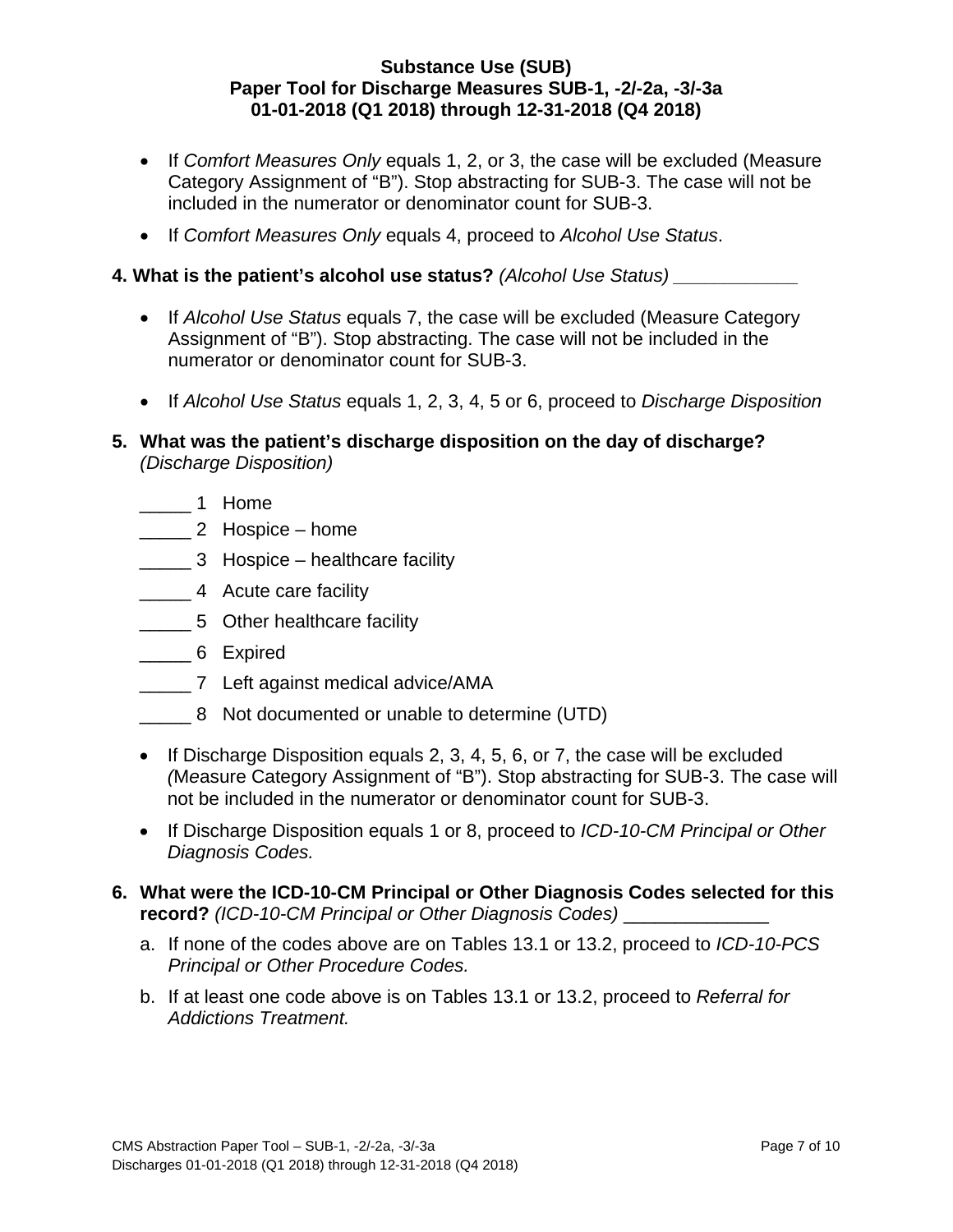- **7. What were the ICD-10-PCS Principal or Other Procedure Codes selected for this record?** *(ICD-10-PCS Principal or Other Procedure Codes)* \_\_\_\_\_\_\_\_\_\_\_\_\_
	- a. If none of the codes above are on Table 13.3, the case will be excluded (Measure Category Assignment of "B"). Stop abstracting for SUB-3. The case will not be included in the numerator or denominator count for SUB-3*.*
	- b. If at least one code above is on Table 13.3, proceed to *Referral for Addictions Treatment.*

### **8.. Was a referral for addictions treatment made for the patient prior to discharge?** (*Referral for Addictions Treatment)*

- 1 The referral to addictions treatment was made by the healthcare provider or healthcare organization at any time prior to discharge.
- **2** Referral information was given to the patient at discharge, but the appointment was not made by the provider or healthcare organization prior to discharge.
- \_\_\_\_\_ 3 The patient refused the referral for addictions treatment and the referral was not made.
- \_\_\_\_\_ 4 The patient's residence is not in the USA**.**
- 5 The referral for addictions treatment was not offered at any time prior to discharge or unable to determine from the medical record documentation.
- a. If *Referral for Addictions Treatment* equals 4, the case will be excluded (Measure Category Assignment of "B"). Stop abstracting for SUB-3. The case will not be included in the numerator or denominator count for SUB-3.
- b. If *Referral for Addictions Treatment* equals 1, 2, 3, or 5, proceed to *Prescription for Alcohol or Drug Disorder Medication*.

#### **9. Was one of the FDA-approved medications for alcohol or drug disorder prescribed at discharge?** (*Prescription for Alcohol or Drug Disorder Medication)*

- \_\_\_\_\_ 1 A prescription for an FDA-approved medication for alcohol or drug disorder was given to the patient at discharge.
- 2 A prescription for an FDA-approved medication for alcohol or drug disorder was offered at discharge and the patient refused.
- \_\_\_\_\_ 3 The patient's residence is not in the USA**.**
- \_\_\_\_\_ 4 A prescription for an FDA-approved medication for alcohol or drug disorder was not offered at discharge, or unable to determine from medical record documentation.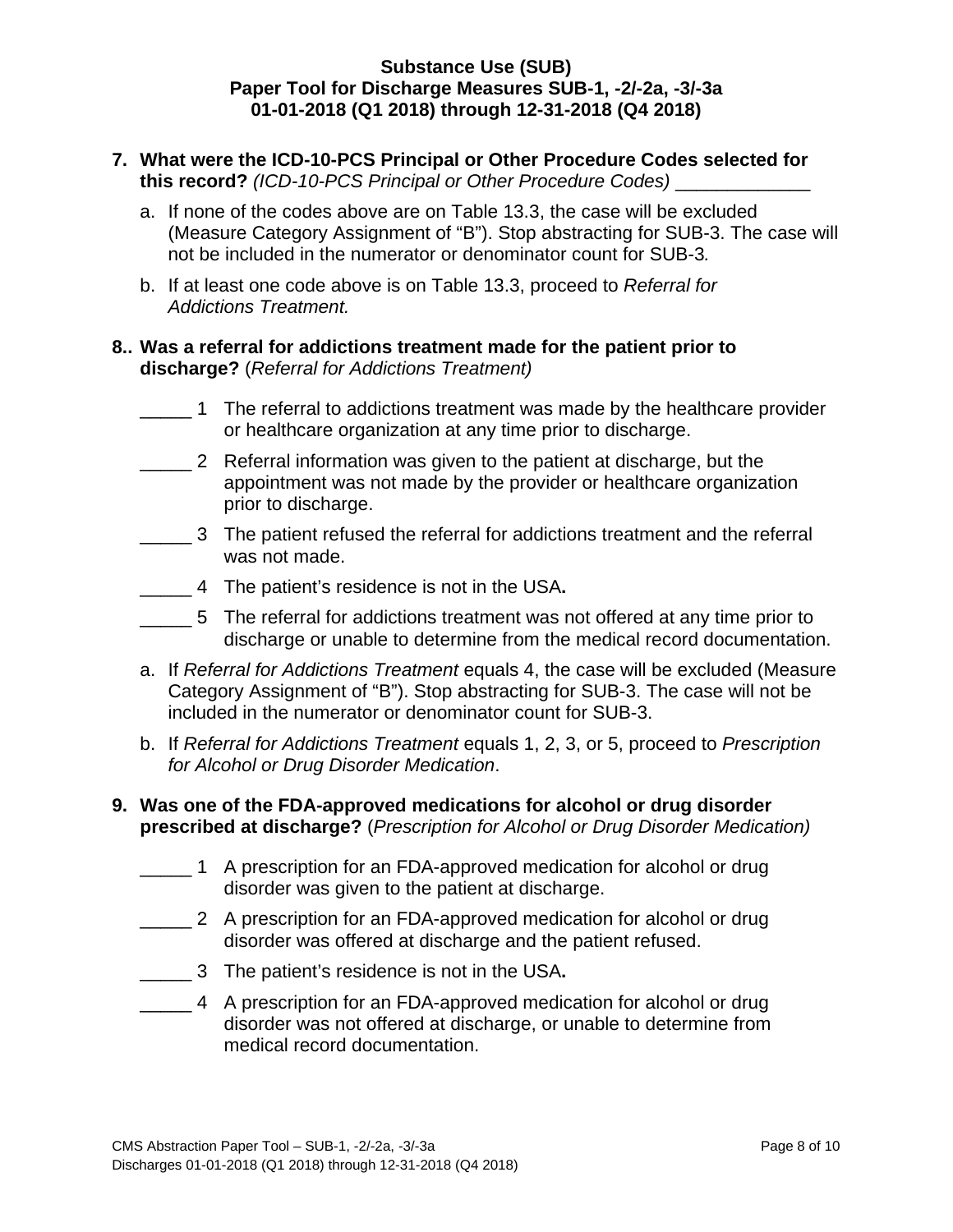- a. If *Prescription for Alcohol or Drug Disorder Medication* equals 3, the case will be excluded (Measure Category Assignment of "B"). Stop abstracting for SUB-3. The case will not be included in the numerator or denominator count for SUB-3.
- b. If *Prescription for Alcohol or Drug Disorder Medication* equals 1, 2, or 4, recheck *Referral for Addictions Treatment*.

## **10.Was a referral for addictions treatment made for the patient prior to discharge?** (*Referral for Addictions Treatment)*

- a. If *Referral for Addictions Treatment* equals 1 or 3, the case will be included (Measure Category Assignment of "E"). Add 1 to BOTH the numerator and denominator count for SUB-3. Proceed to SUB-3a.
- b. If *Referral for Addictions Treatment* equals 2 or 5, recheck *Prescription for Alcohol or Drug Disorder Medication*.

### **11. Was one of the FDA-approved medications for alcohol or drug disorder prescribed at discharge?** (*Prescription for Alcohol or Drug Disorder Medication)*

- a. If *Prescription for Alcohol or Drug Disorder Medication* equals 4, the case will be included (Measure Category Assignment of "D"). Add 1 to the denominator count for SUB-3. Add 0 to the numerator count. Proceed to SUB-3a.
- b. If *Prescription for Alcohol or Drug Disorder Medication* equals 1 or 2, the case will be included (Measure Category Assignment of "E"). Add 1 to BOTH the numerator and denominator count for SUB-3. Proceed to SUB-3a.

## **12. Determine numerator and denominator for SUB-3a.**

- a*.* If the case is excluded for SUB-3 (Measure Category Assignment of "B"), it will not be in sub-measure SUB-3a. Stop abstracting. Add 0 to the numerator and denominator for SUB-3a.
- b. If the case is included in SUB-3 (Measure Category Assignment of "D" or "E"), recheck *Referral for Addictions Treatment.*

## **13. Was a referral for addictions treatment made for the patient prior to discharge?** *(Referral for Addictions Treatment)*

- a. If *Referral for Addictions Treatment* equals 1, the case will be included (Measure Category Assignment of "E"). Add 1 to BOTH the numerator and denominator count for SUB-3a. Stop abstracting.
- b. If *Referral for Addictions Treatment* equals 2, 3, or 5, recheck *Prescription for Alcohol or Drug Disorder Medication*.